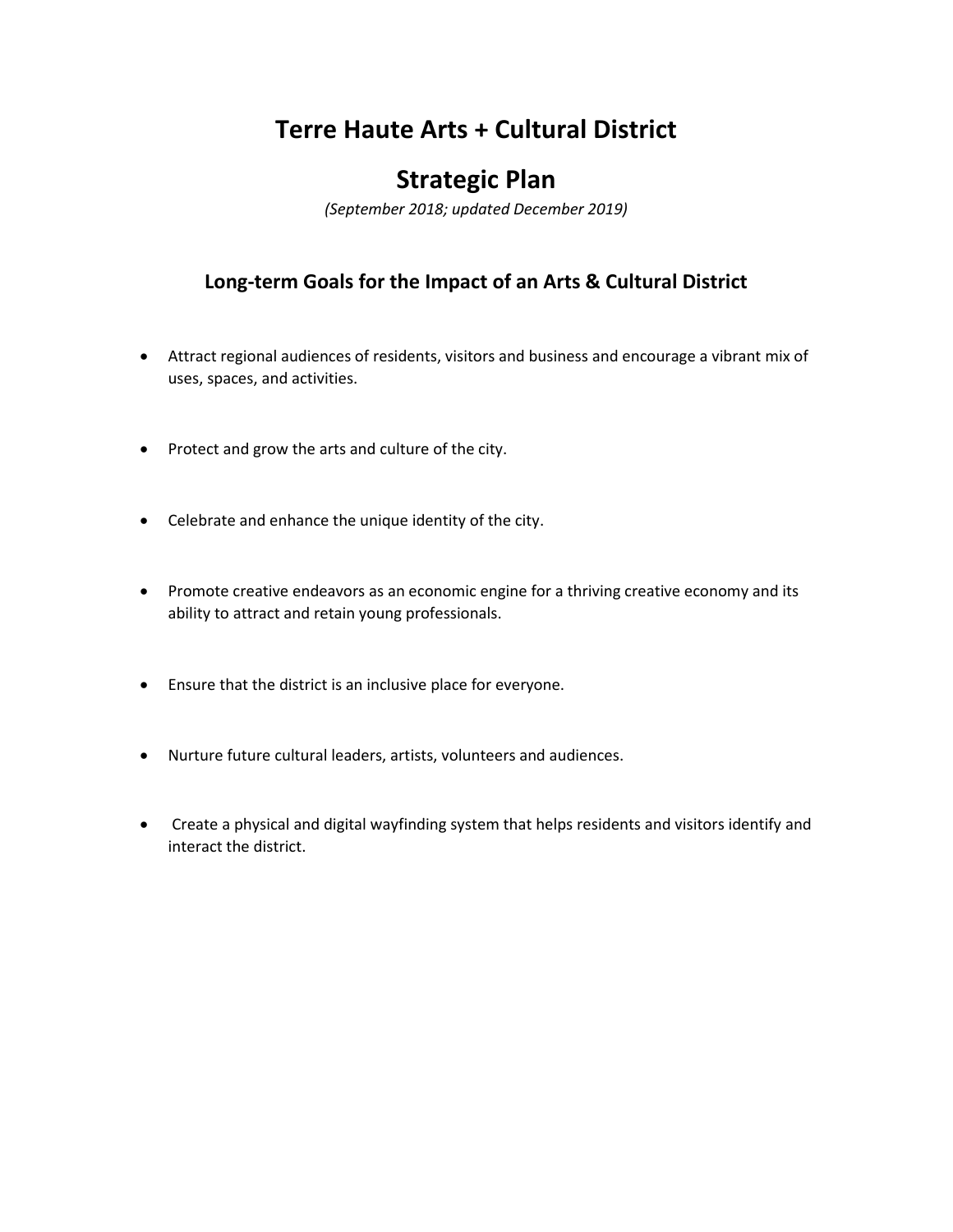#### **Strategies for Activating the District**

1. Build on existing downtown momentum and leverage the network of attractions and venues

a. Building capacity through creative collaboration and thriving and emerging venues will diversify and increase audiences in the arts. Integrated marketing, broad funding, public/private partnerships and shared service opportunities are just a few economic reasons for forming alliances across organizations and events.

b. Approaching federal, regional and state funding opportunities will provide additional opportunities to strengthen the district and entities and individuals working in the arts within it.

#### 2. Optimize use of existing cultural arts facilities

a. Encourage reuse of upper floor and empty spaces for arts & culture amenities.

b. Promote the creation of innovative maker space and black box performance space.

c. Establish outreach, partnerships and collaborations to preserve and improve existing arts facilities.

d. Establish partnerships with community organizations, local businesses and corporations to offer reduced rate, sliding scale or brokered use of space.

3. Continue to activate the district with events, activities and public art to draw a diverse audience, and increase connectivity with all four of the university populations.

4. Empower arts and cultural organizations through training and technical assistance.

5. Add and protect affordable options for creative people to work and live.

6. Create toolkits for key activities: zoning, management, funding, and placemaking.

7. Market the Arts and Cultural District within the city, region and statewide including collaboration with other local efforts to promote university recruitment and retainment of graduates; business incentives; and tourism.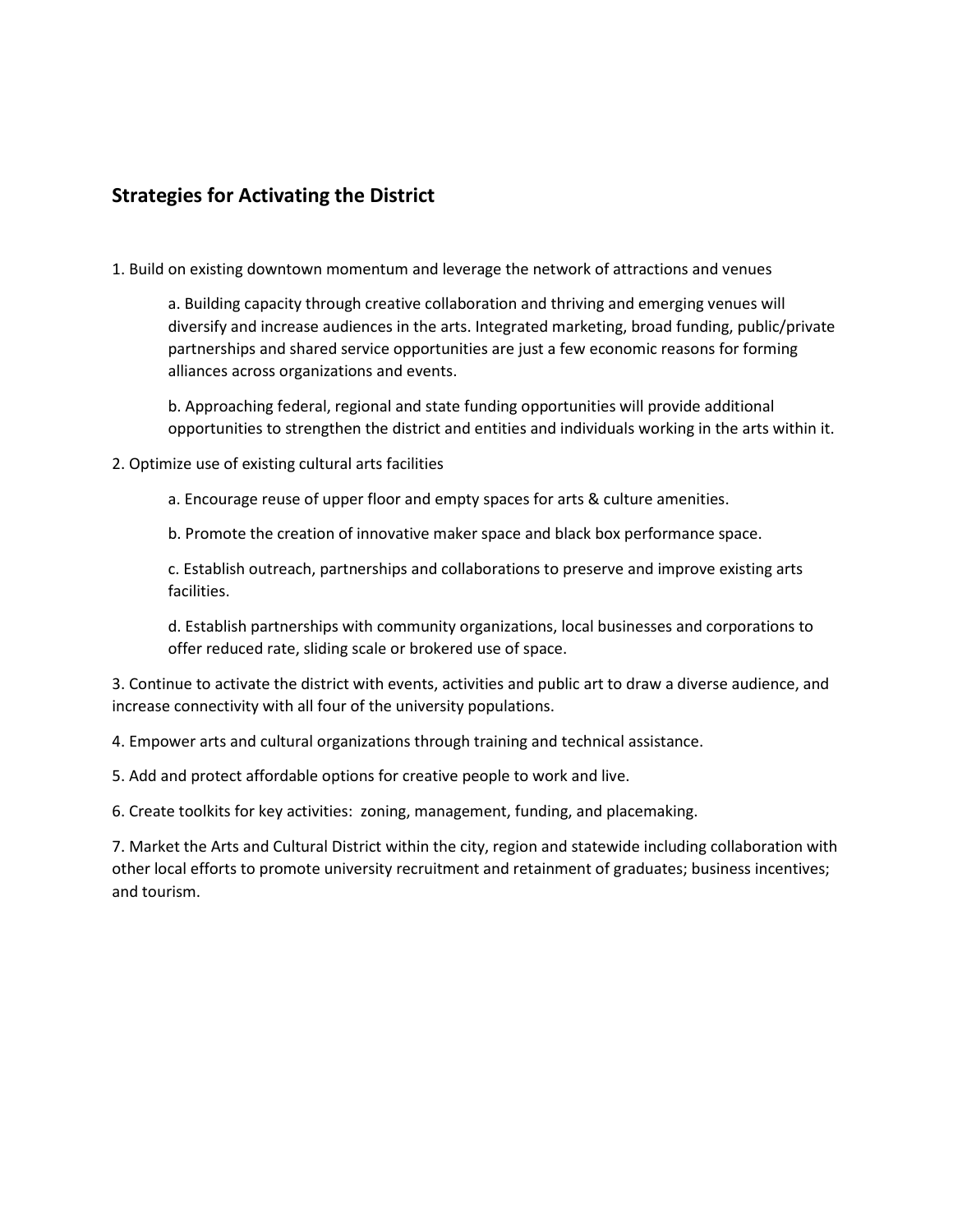#### **How will we pay for it?**

Funding for the Terre Haute Arts and Cultural District will come from a broad array of sources in the short and long-term. In the short-term, for modest projects and events the entities involved will collaborate and pool funds to activate spaces and new events. Beginning in 2019 (and continuing in 2020) the Mayor has allocated both personnel and budget line item for the Arts and Cultural District. In the longer term a 1% for the arts is viewed by the Advisory Group as the most ideal long term option; but study of this option will be needed and will be pursued during the first two years in part through current data supplied through Americans for the Arts. Finally, the Advisory Group will actively search for creative collaborative grant opportunities that advance the goals the arts and cultural district.

Advocating for funding sources:

1. Designate a percent for arts for municipal public art on city funded construction projects

2. Develop and incorporate arts in the city development process (planning) to include

3. Include arts in TIF zones to support the development of arts facilities

4. Advocate for a portion of Innkeepers, CIB, or other development-based tax funding sources for the arts

5. Allow city residents to "round up for arts" on utility bills or other philanthropic initiatives

6. Collaborate with the community foundation to maximize dollars available for capital projects.

7. Work with the City, the County, the Capital Improvement Board, and the Convention and Visitors Bureau to advocate for funding for the proposed wayfinding system.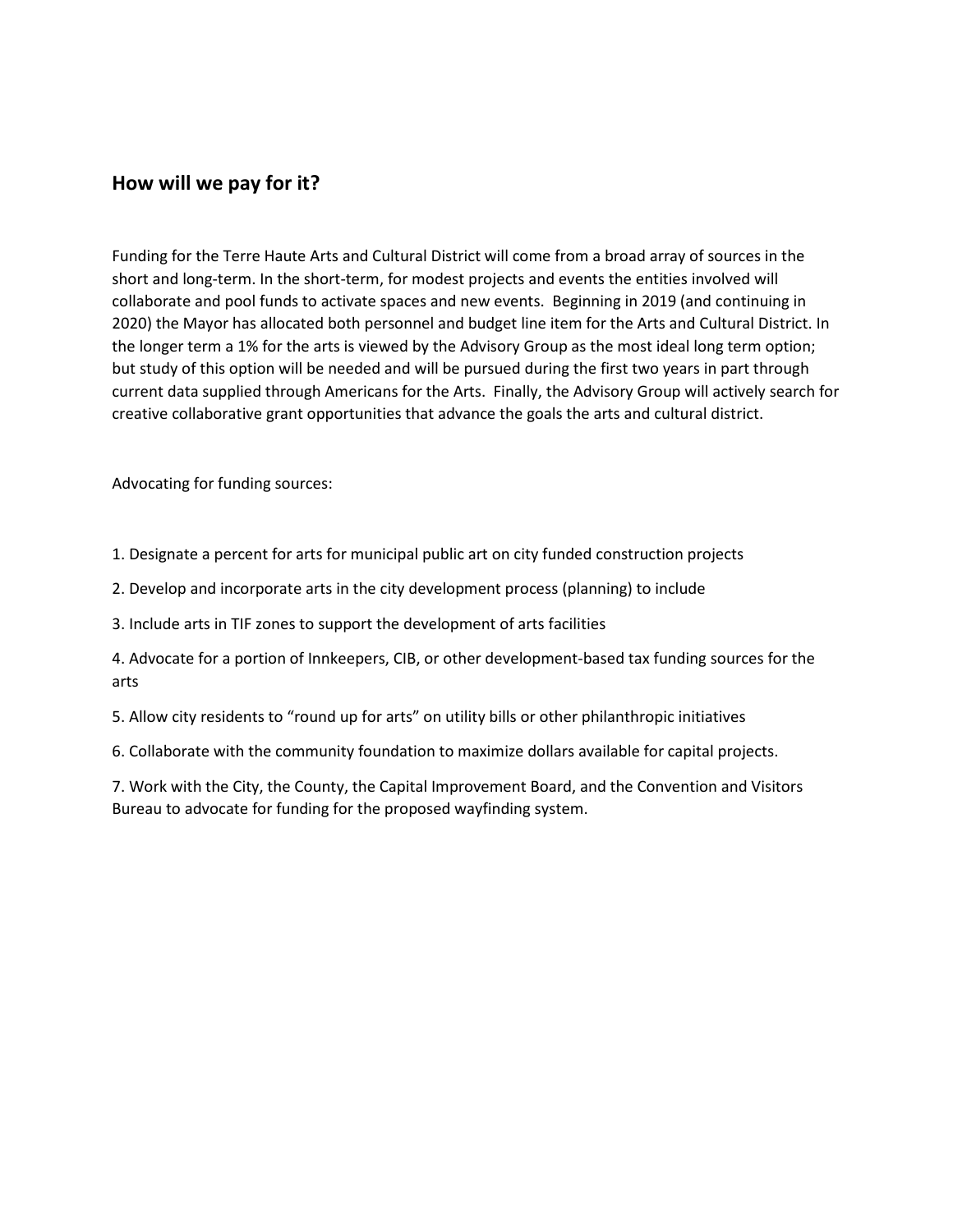#### **Leadership to Develop the Cultural Sector**

Terre Haute has seen strong, active interest in the development of the Arts and Cultural District in the past several years. This strategic plan acknowledges the work that has been accomplished to date, as well as the successful efforts by many organizations combined with their passionate commitment to arts and culture as central, defining and lasting strengths of the city.

The leadership will manifest by coordinating and leading the cultural arts efforts through a local Advisory Group. This will group will be representative of the district and offer a strategic guide for attracting potential partners towards collaborative efforts.

1. Incorporate/maintain responsibility for cultural arts within the Advisory Group to coordinate and lead cultural arts activities in Terre Haute and partner with community organizations on appropriate collaborative efforts. The Advisory Group should be acknowledged by the City, and include representation, as having authority to conduct business on behalf of the district.

2. Ensure the Advisory Group:

a. Is representative of leadership within the district.

b. Possesses skills and qualifications useful to cultural arts/nonprofit administration and leadership.

c. Includes the various sectors in the community (arts and culture, education, business, philanthropy, etc.).

d. Represents the city's demographics.

3. Establish bylaws or a formal program to ensure criteria are clearly outlined.

4. Consider contracting with an existing community organization to partner together on the leadership and oversight of collaborative efforts; if pursued, establish a clearly outlined scope of work and list of outcome expectations.

a. Contracted work that could be of some immediacy includes a partner to serve as the district's fiscal agent.

5. Cultivate and promote the Arts and Cultural District. Incentivize the location of artists and arts entities in the cultural district through:

a. Permitting, zoning, noise ordinance, and other policies.

b. Tax incentives encouraging arts entities to locate in the designated area(s).